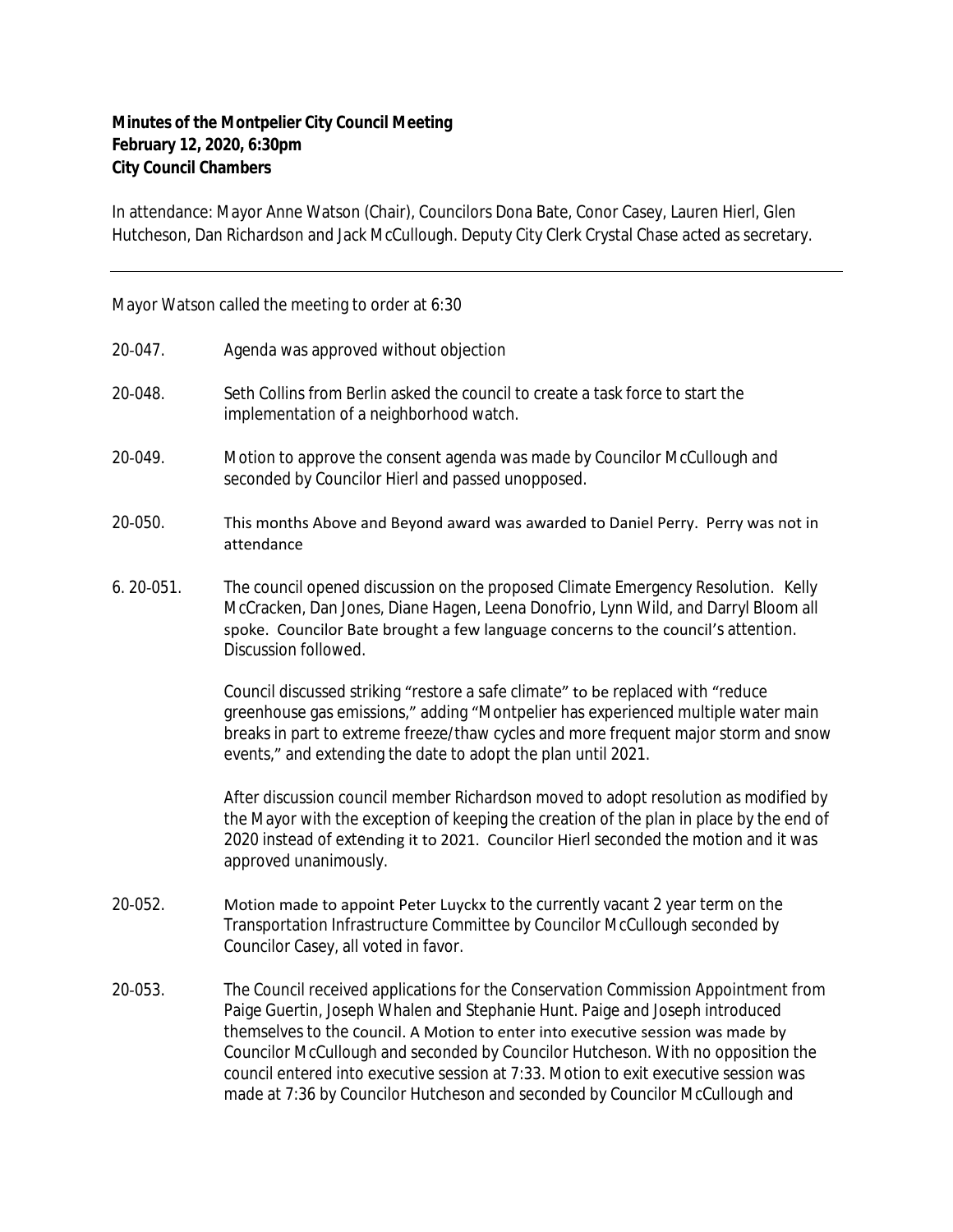carried unanimously. Council member McCullough moved to appoint Paige Guertin and Stephanie Hunt to the 3 year terms and Joseph Whalen as Alternate, seconded by Councilor Bate. Motion passed unanimously.

- 20‐054. Council received one application from Priscilla Fox to fill the vacant Americans with Disabilities (ADA) Commission seat. Priscilla addressed the council and a motion to appoint Priscilla was made by Councilor Bate, seconded by member Richardson and carried unanimously.
- 20-055. Development Review Board Appointment discussion. Council received one application from Roger Cranse to fill a 3 year vacant term. Motion to appoint Cranse was made by Council Member Richardson and seconded by Councilor Bate. Appointment passed unanimously.
- 20‐056. The Council received a presentation from Mark Crane and Patrick Olmstead from the SE group on the Downtown Master Plan. After discussion no formal action took place.
- 20‐057. Legislative agenda: Without objection the Mayor asked to move this item to the next council meeting.
- 20‐059. Councilor Hutcheson noted that he would be at Bagitos at 9:30 for his usual Thursday morning meeting. He later mentioned that one of his constituents had voiced their concern over snow removal efforts and wondered if the city was budgeting enough.

Councilor Richardson Thanked ORCA for their work on Candidate interviews and the interview with City Manager Fraser.

Council Member McCullough- gave a brief update of the Main Street Middle school committee.

Councilor Hierl- noted the upcoming CVSWMD meeting and the need for applicants for the committee.

Councilor Bate echoed the Thanks to ORCA for the interviews and mentioned a new discussion that VEEP is having regarding integrating school and public transportation.

- 20‐060. Mayor Watson reminded the public of her Tuesday city hall office hours as well as reminding the council about the self-evaluation surveys. She also announced that the Census is coming and the importance of their work.
- 16. 20-061. Deputy Clerk Chase reminded the residents that tax installments were coming due, but in consideration of the weekend and the holiday they would be accepting payments on Tuesday the 18th.
- 17. 20‐062. The City Manager spoke of local government day that was happening the following day. He also mentioned that the ad for Police Chief was out and they would be accepting applications until March 16th. He also addressed the snow removal challenges that DPW